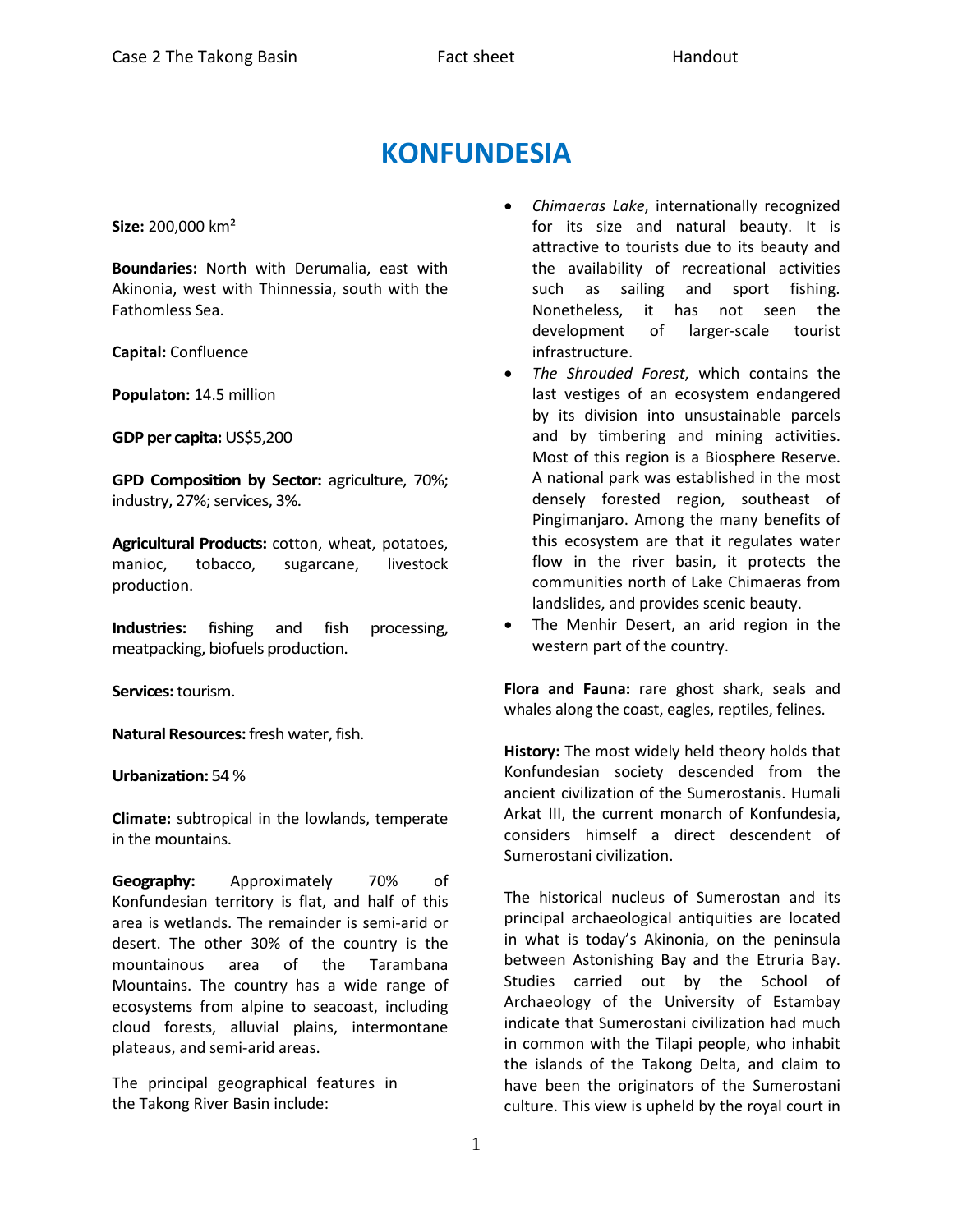Konfundesia, which generally supports demands made by the Tilapi against the Akinonian government in Palmyra.

**Political Organization:** Konfundesia is a constitutional monarchy divided into five autonomous regions by the provisions of its 1932 Constitution. Domestically, the monarchy is a force for cohesion, uniting the country's different ethnic groups and its original provinces, which are now known as autonomous regions. Looking outward, it represents the country on the international stage.

The king opens parliamentary sessions and invests the prime minister with his authority as head of government. Despite this limited participation in governmental functions, the monarch is widely respected and even venerated by the majority of the population.

Konfundesian domestic politics are defined by a two-party system. The social democrats, organized as the Konfundesian Liberal Party, are currently in a governing coalition with the Green Party. The opposition is composed of conservative groups organized into the Konfundesian Union.

**Territorial Organization:** Authority is decentralized. The country is divided into five autonomous regions: Harpooners, Metis, Upper Mumbara, Chimaeras, and Tarambana.

**Major Cities:** The main Konfundesian cities in the Takong River Basin are:

• **Confluence,** the capital city. With nearly 2 million inhabitants, it is the kingdom's largest city. It is strategically important due to its location at the confluence of two rivers, the Takong and the Mumbara. Through this port city people, goods, and services arrive and depart from the kingdom.

• **Estambay**, the second largest cities with a population of more than 1 million. An important

port, it is located at the center of Astonishing Bay and is the gateway to the Tarpon Canal, connecting the Fathomless Sea with the Takong River. It serves as the principal point for ingress and egress of sea and river freight transport. Construction is underway to make Estambay a deep-water port.

**• Harpooners**, an ancient coastal city located on Sunset Bay, now the center of the fishing industry.

• **Citadel of Metis**, in the Menhir Desert, the driest region of the country, has grown in importance in recent years due to the increased cultivation of cotton and the large-scale introduction of sugarcane and other crops for the production of biofuels.

• **Saline,** the capital of the Chimaeras Autonomous Region and an important city thanks to its location close to the border with Akinonia on the route that connects the capital cities of the two countries. It is in the country's major livestock area.

**Civil Society:** The constitution intends to promote public participation in the decisionmaking process through an organized civil society, nongovernmental organizations, universities, and research groups. It recognizes the rights of indigenous peoples to selfdetermination with respect to the use of their resources. Nevertheless, and despite the administrative decentralization of the country and of the management of natural resources, implementing citizen participation has been difficult. There is an NGO, with international sponsorship, organized to protect Chimaeras Lake from mining pollution.

**Water/ environment–related Legislation:** The 1994 amendments to the 1932 Constitution included a new article that established that "all persons have a right to a healthy and ecologically balanced environment appropriate for the development of life in all of its aspects."

The Kingdom lacks modern legislation pertaining to the natural environment.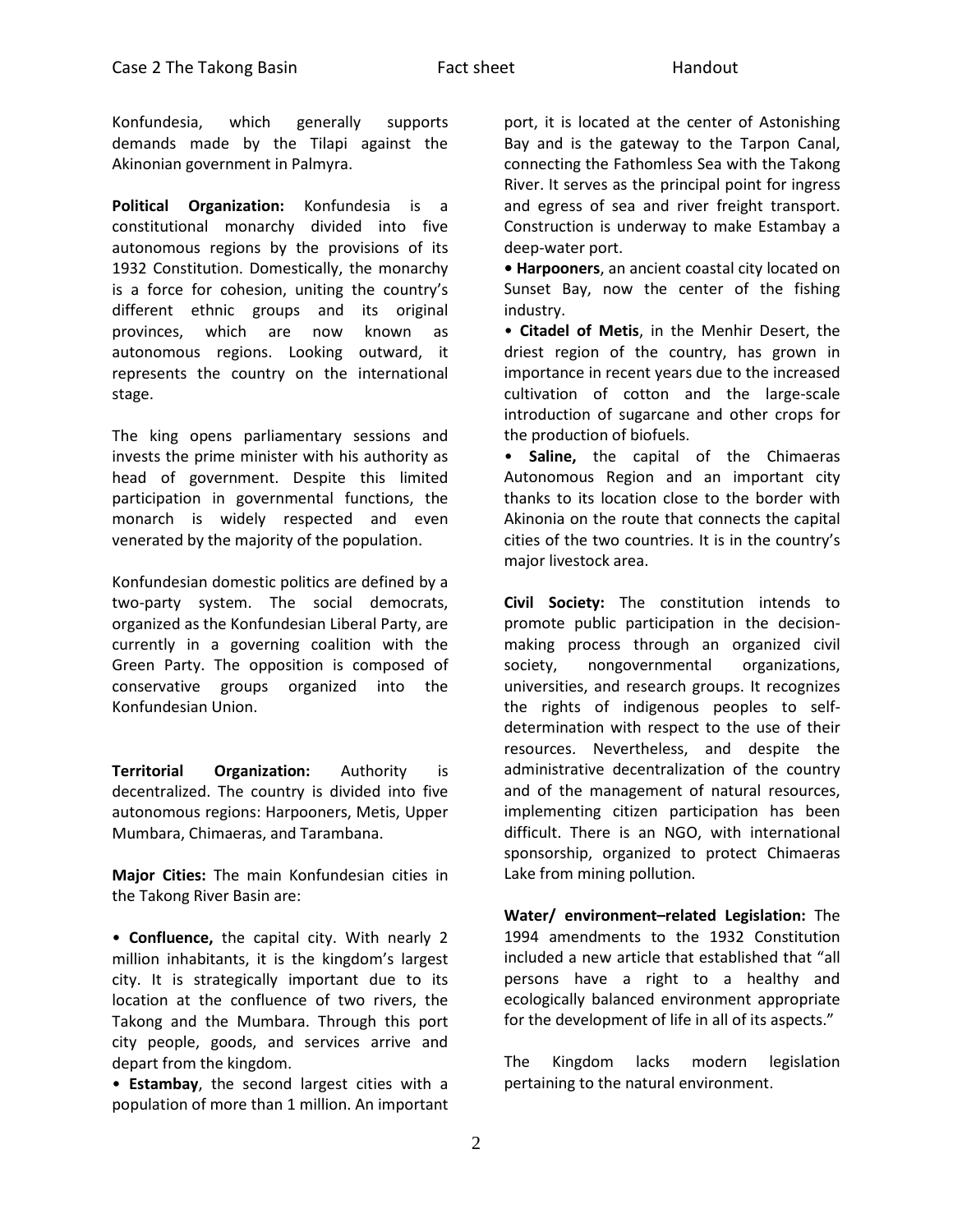Nevertheless in the last five years and with the technical assistance of several international organizations, the country has undertaken a slow process of revising and amending its environmental legislation, attempting to identify overlapping jurisdictional and institutional powers and responsibilities as well as legislative lacunae.

The following laws serve as a basis for the management of natural resources:

• **General Law on Renewable Natural Resources of 1977**, which does not include specific provisions establishing instruments for tasks such as carrying out Environmental Impact Assessments (EIA), a deficiency that has generated criticism from various sectors.

• **Water Law of 1964,** which has a development orientation and does not provide for integrated water resources management. A new text providing for modernization has been debated in the national parliament for the last 10 years but has not been approved due to resistance from powerful groups that favor decentralizing water management and devolving authority to the municipalities of each of the autonomous regions, as well as those that favor privatizing services.

• **Forest Code of 1973** establishes that the national parks and protected areas are inalienable and categorizes the reforestation and preservation of wooded areas as a matter of national interest. This law includes a special provision that recognizes the existence of indigenous communities, and reaffirms, albeit incompletely, the constitutionally recognized right of these communities to selfdetermination with respect to their land and other resources.

To a greater or lesser extent, each of the autonomous regions has developed its own legislation relative to natural resources, which in some regions, is more advanced than the national legislation. Although the management

of natural resources is decentralized, various matters are decided in the capital, particularly inter-jurisdictional questions like those involving water resources.

**Water–Related Administrative Structure:** The institutional framework for the management of natural resources is under the authority of the Ministry of Sustainable Development, the Environment, and Energy, based in the national capital. Nonetheless, each of the autonomous regions has its own authority of the environment and/or natural resources.

**Weaknesses of Legal and Policy Framework:**  Although the Kingdom has been modernizing its environmental laws, it has not yet achieved consistency between the new laws and the administrative set up. Thus administrative regulations do not always reflect the intent of the new laws.

**International Agreements:** The Kingdom of Konfundesia belongs to the United Nations and is a party to the most important of the multilateral environmental conventions including the Convention on Biological Diversity, United Nations Framework Convention on Climate Change, World Health Organization, Convention on Wetlands of International Importance, Convention Concerning the Protection of the World Cultural and Natural Heritage, Convention on International Trade in Endangered Species of Wild Fauna and Flora (CITES), Convention on the Conservation of Migratory Species of Wild Animals, and the United Nations Convention on the Law of the Sea.

**Water-Related Issues:** Alleged pollution of Chimaeras Lake by mining wastes; threats to marine mammals from dredging in Astonishment Bay; disputes with Akinonia over issues related to the Tarpon Canal and the expansion of the Papyrus Dam; need for irrigation water in the Menhir Desert.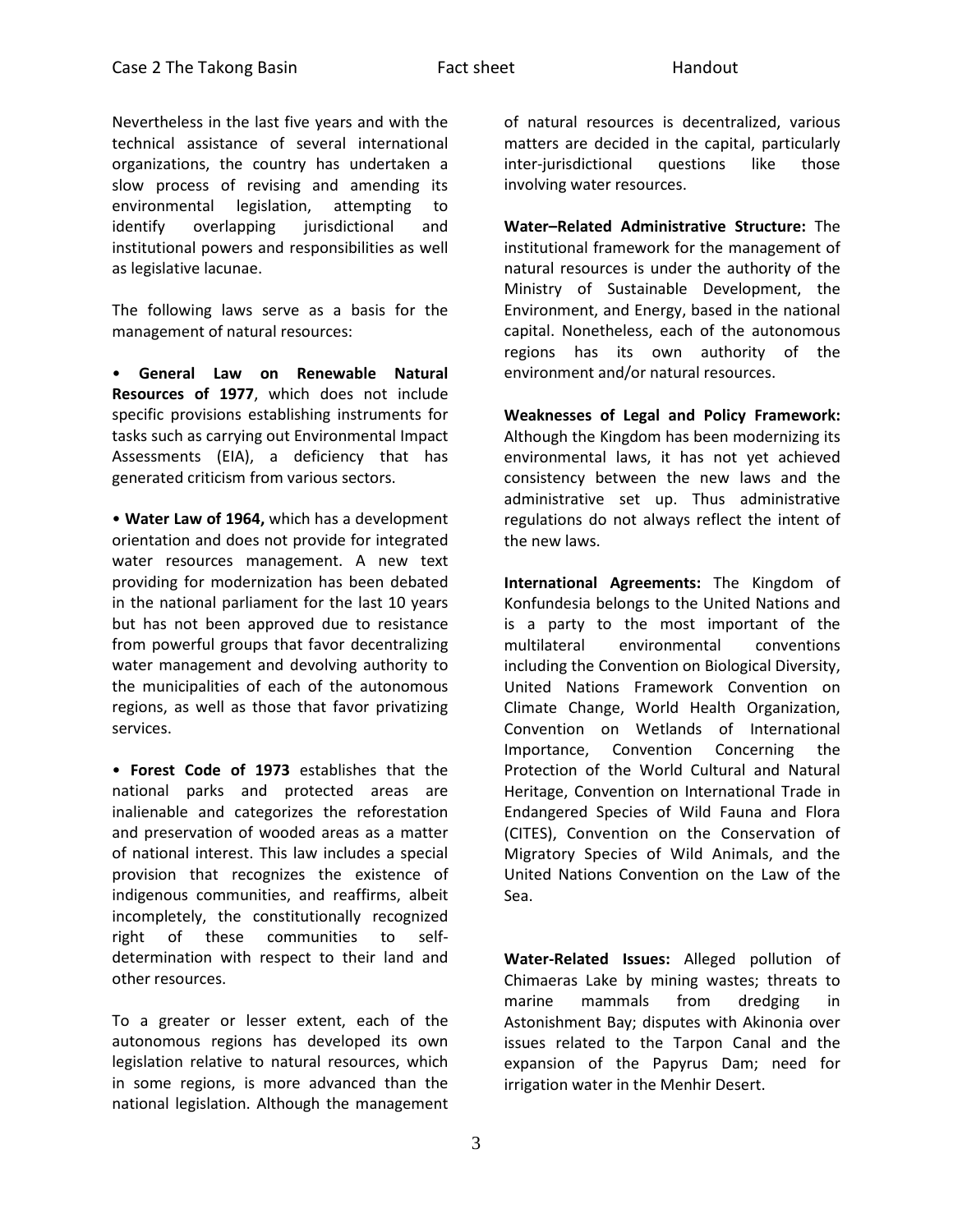**Energy:** The energy sector is managed by the Konfundesian Electric Agency of (KEA), an autonomous state body organized within the Ministry of Agriculture, Livestock, and Fishing. Most of the country's energy is hydroelectric and is generated at the Gudi Dam, located on the upper Takong River downstream from its confluence with the Tarambana and Desperation Rivers. In the context of economic expansion, the energy sector has felt pressure to seek alternative sources, one of which is the expanding biofuels sector, which is experiencing rapid growth in the Metis and Upper Mumbara Autonomous Regions. Another option is the construction of the proposed **Edara Dam** on the upper Mumbara, which would be about the same size as the **Gudi Dam**. It would serve both to provide electrical energy and to control flooding during the seasonal ice melt. Environmentalists and much of civil society have pointed out the possible negative effects of this project on the environment, however, particularly in the southernmost wooded areas of the Shrouded Forest.

**Transportation/Infrastructure:** Ten years ago the government inaugurated the Tarpon Canal, a direct aquatic route between the Fathomless Sea and the Takong River. The canal was a project of the Second National Development Plan (NDP II). By facilitating navigation between the sea and the river, it has become one of the most important factors in the kingdom's economic performance.

Since the canal opened, the city of **Estambay**  has become the country's most important port, and work has now begun to make it a **deep water port**. However, this successful economic expansion has not come free of problems. The city's population has grown considerably due to migration from the countryside, and the city has not been able provide its many new inhabitants with sufficient housing or jobs.

The road system is inadequate and incomplete, covering only the southern part of the river basin. There are proposals to build a highway

between the cities of Saline and Estambay and another to connect Estambay with the capital. Highways are administered by the Konfundesian Secretariat of Highways (KSH), although in recent years half of the system has been ceded in concession to a private firm in response to recurrent deficits incurred by the sector.

Its **railroads** were once a point of pride for the Kingdom of Konfundesia, but they are now in inexorable decline. The poor condition of passenger and freight lines as well as passenger stations and freight terminals nearly led to their being shut down, a fate that was avoided thanks to the pressures of the Green Party and the opening of a line of credit to save the sector from ruin. The government now proposes to renovate and maintain existing rail lines, particularly for passenger transportation.

**Economy:** Konfundesia is a developing country. With a diversified economy based on farming, livestock production, fishing, and tourism, it has the greatest purchasing power in the region. Its principal economic activities are farming and livestock production, which are practiced in the autonomous regions of Upper Mumbara, Metis, and Chimaeras. Its main crops are cotton, wheat, potatoes, manioc, tobacco, and sugarcane.

**Agriculture:** Agriculture brings in the highest share of GDP. The main crops grown for export are cotton, wheat, potatoes, manioc, and tobacco. Sugarcane is currently being widely developed for use in the incipient but growing biofuel industry, especially along the middle reach of the Takong.

The government has proposed a "Development and Irrigation Plan for the Greater Menhir Arid Region" (DIPGMAR) to irrigate the cotton crops on the periphery of the desert.

Much of the country's livestock production is concentrated in the area bordered on the west and south by the Takong River, on the east by